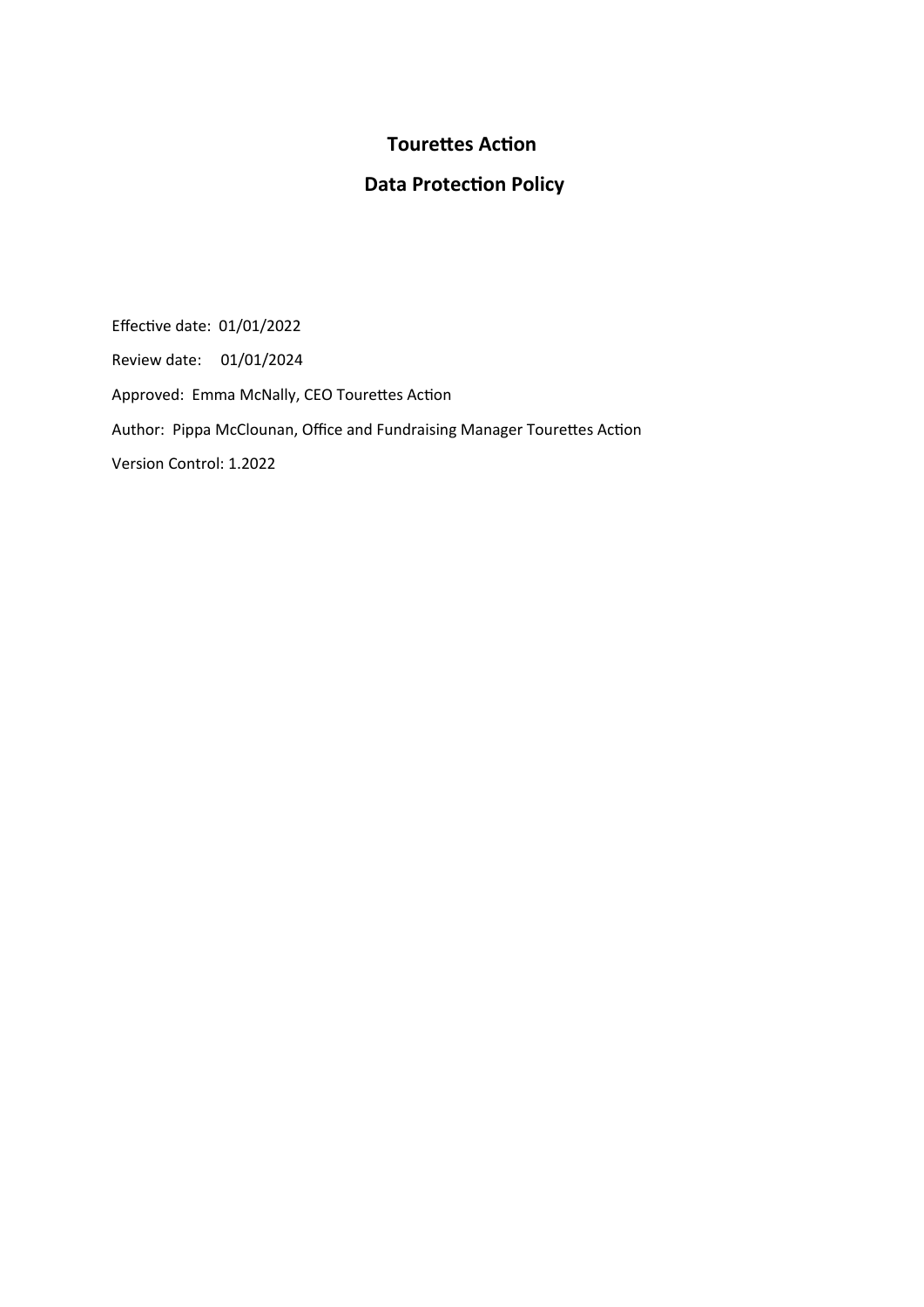# **CONTENTS**

- Introduction
- Objectives
- Data Sharing
- Data Retention
- Individuals' right of access to data
- Breaches
- Policy promotion and training
- Monitoring and feedback
- Internal Personal Data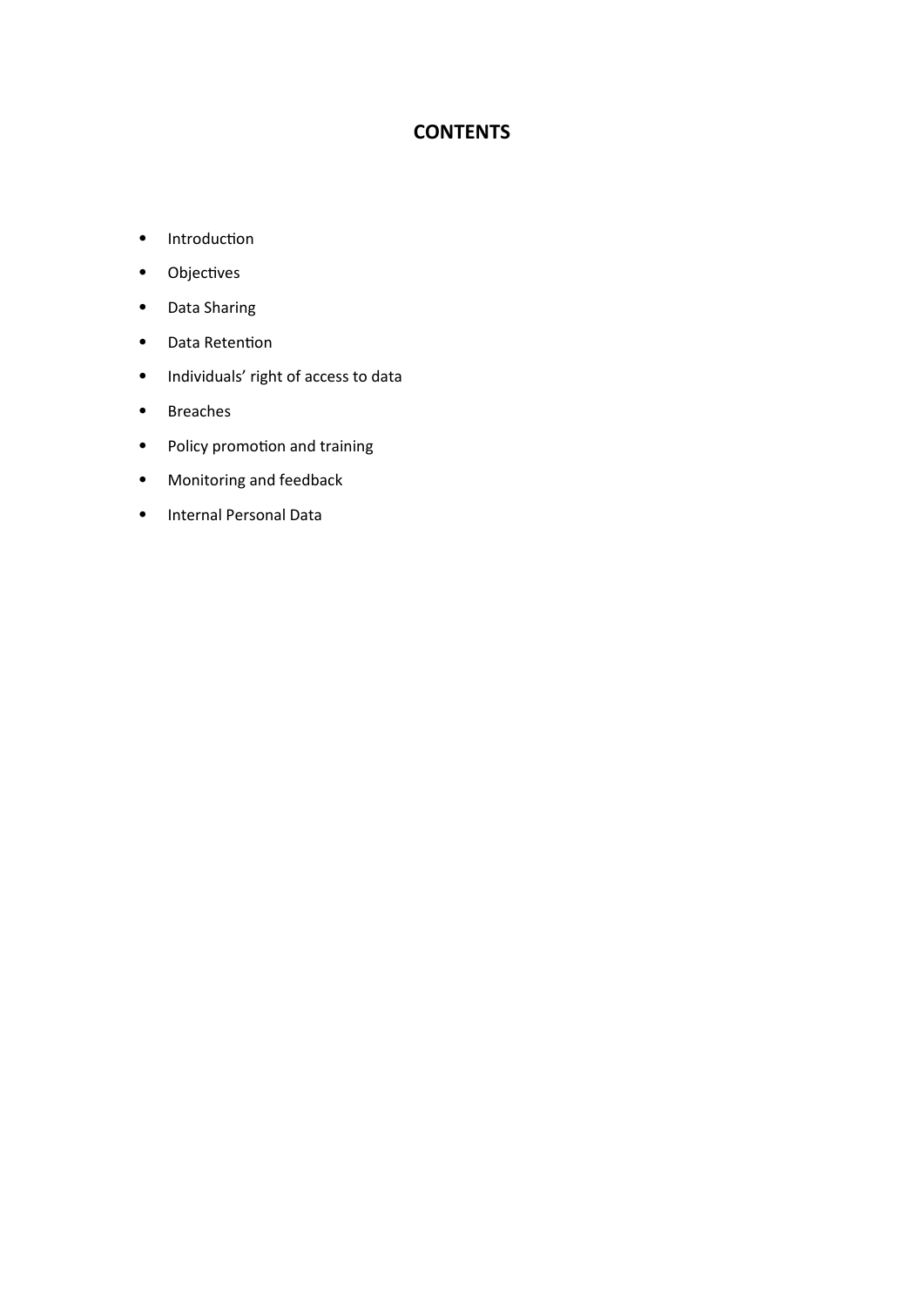# **1. Introduction**

Tourettes Action controls and processes personal information about its customers, staff and board members. The UK's data protection approach will be amended following the adoption of the General Data Protection Regulation (GDPR) in May 2018. The principles of the new GRPR build on the existing Data Protection Act 1998 (DPA) but the obligations are more extensive.

The Data Protection Act 1998 (the 'Act') covers all personal information that relates to living individuals. These individuals are given rights by the Act. We will not share this information with other organisations without the consent of the individual concerned unless we are required by law to do so.

This Policy will set out what Tourettes Action will do to comply with the GDPR and the existing eight principles in the DPA.

- 1. Personal data shall be processed fairly and lawfully.
- 2. Personal data shall only be obtained and further processed for specified and lawful purposes.
- 3. Personal data shall be adequate, relevant, and not excessive in relation to the purpose that they are processed.
- 4. Personal date shall be accurate and kept up to date.
- 5. Personal data shall not be kept longer than necessary.
- 6. Personal data shall be processed in line with the rights of the data subject.
- 7. Personal data must be kept secure.
- 8. 8. Personal data must not be transferred to a country without adequate protection.

#### **Being fair and understanding our contacts needs**

We recognise that communities are made up of people with different needs and values and that those differences are important. We will promote equality of access for everyone and value their diversity. We will work to eliminate discrimination and, in line with the law, we will treat everyone fairly, regardless of age, disability, gender, reassignment, marital status including civil partnerships, pregnancy and maternity, race, religion or belief or sexual orientation. We will ensure that members of all these groups are treated in ways that meet their needs, and that they have equal access to services and/or activities wherever possible. We will promote their inclusion and challenge discrimination against them.

#### **Scope**

This policy applies to all employees, board members and others who may be involved in the collection of and processing of personal information on behalf of Tourettes Action and extends to data whether it is held on paper or by electronic means.

Partnership arrangements – where Tourettes Action work in partnership with external service providers, this policy is applicable.

# **Statement of commitment**

Tourettes Action is committed to maintaining high standards of security and confidentiality for information in our custody and control. Safeguarding this information is critical to the successful operation of Tourettes Action. Tourettes Action will treat all information in its care and control with the same degree of security and confidentiality, and this Policy applies to all organisations within Tourettes Action and all of its employees.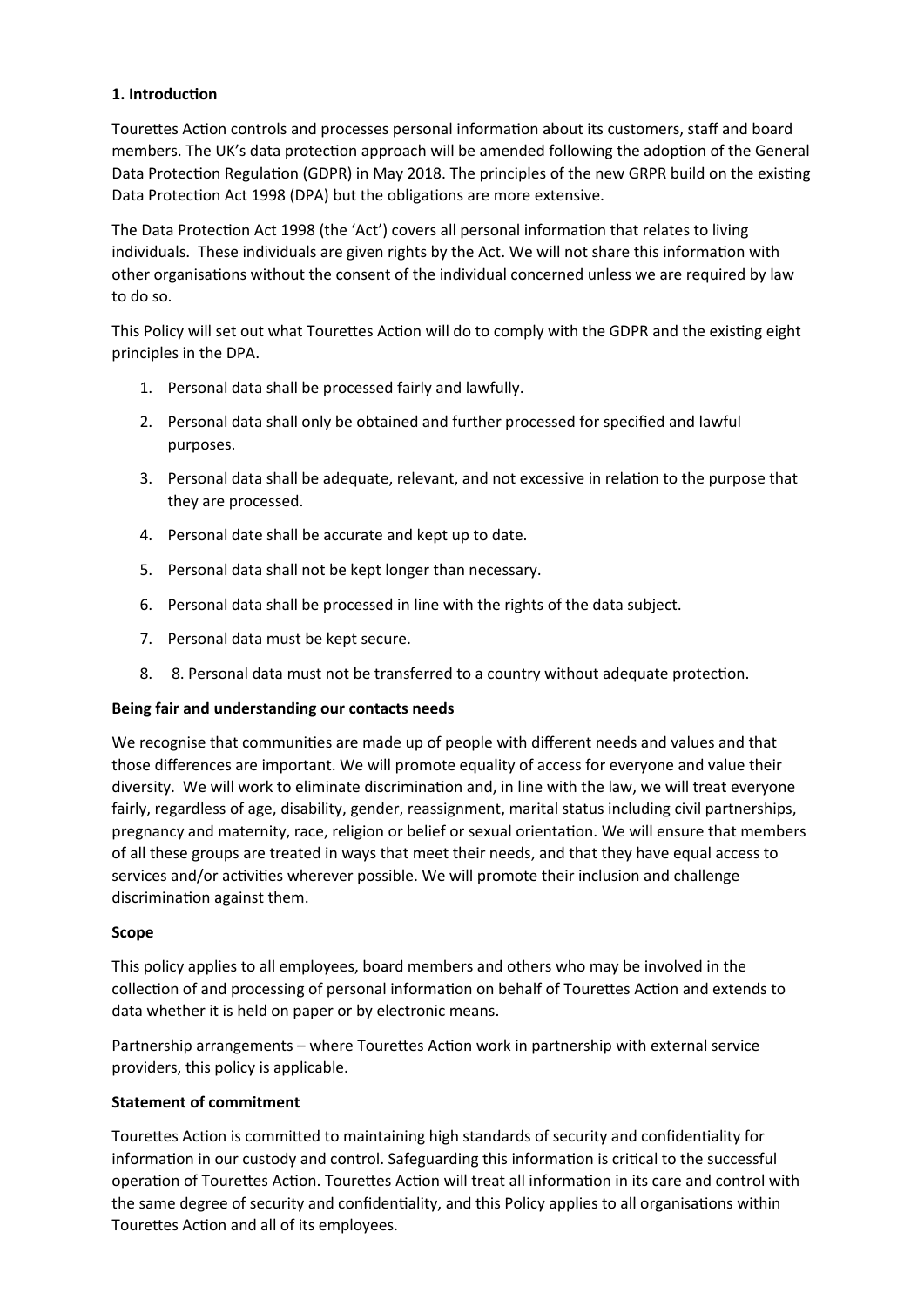# **2. Objectives**

The objectives of this Data Protection Policy are: - To comply with the Data Protection Act 1998 - To comply with the European General Data Protection Regulation, May 2018 - To outline, guide and monitor the coordination of the information, security and data handling procedures in force within Tourettes Action - To promote confidence in Tourettes Action's information, security and data handling procedures - To provide assurances for third parties dealing with Tourettes Action - To provide a benchmark for employees on information, security, confidentiality and data protection issues.

GDPR provides the following rights for individuals (Article 5):

- 1. The right to be informed
- 2. The right of access
- 3. The right of rectification
- 4. The right to erase
- 5. The right to restrict processing
- 6. The right to data portability
- 7. The right to object
- 8. Rights in relation to automated decision making and profiling

# **Enablers**

In order to support these objectives, Tourettes Action will:

- Delegate the responsibility of gathering and disseminating and dealing with issues relating to information, security, the DPA, GDPR and other legislation.
- Ensure that all activities that relate to the processing of personal data have appropriate safeguards and controls in place to ensure information, security and compliance with GDPR and DPA.
- Ensure that all contracts and service level agreements between any part of Tourettes Action and external third parties (including contract staff), where personal data is processed, make reference to the Act where appropriate.
- Ensure that third parties acting on behalf of Tourettes Action are given access to personal information that is appropriate to the duties they are undertaking and no more.
- Ensure that all staff (including contract staff) and board members understand their responsibilities regarding data protection and information security under the Act.

# **3. Data Sharing**

There are a few occasions where it will be necessary for Tourettes Action to share personal data collected. All contacts are told the nature of the data sharing including what will be shared and the reason for sharing it.

This policy ensures our processes for sharing is legal, how the accuracy of the data will be maintained and what security measures are in place prior to any sharing of information. It also provides the correct parameters of when it is appropriate to share and/ or disclose data. Tourettes Action have appropriate data sharing agreements (DSA) or similar with all parties which are reviewed on a regular basis and recorded on a central DSA log. All decisions to share data are well founded, reflect the current needs of Tourettes Action and compliant under the requirements of the Regulations. The contract confirms that the third party organisation acts as Data Processor for personal data to perform the service or any other obligation. Tourettes Action remain the data controller throughout the contract to deliver the services and have overall control over the purpose for which, and the manner in which, personal data is processed and carry out data protection responsibility for it.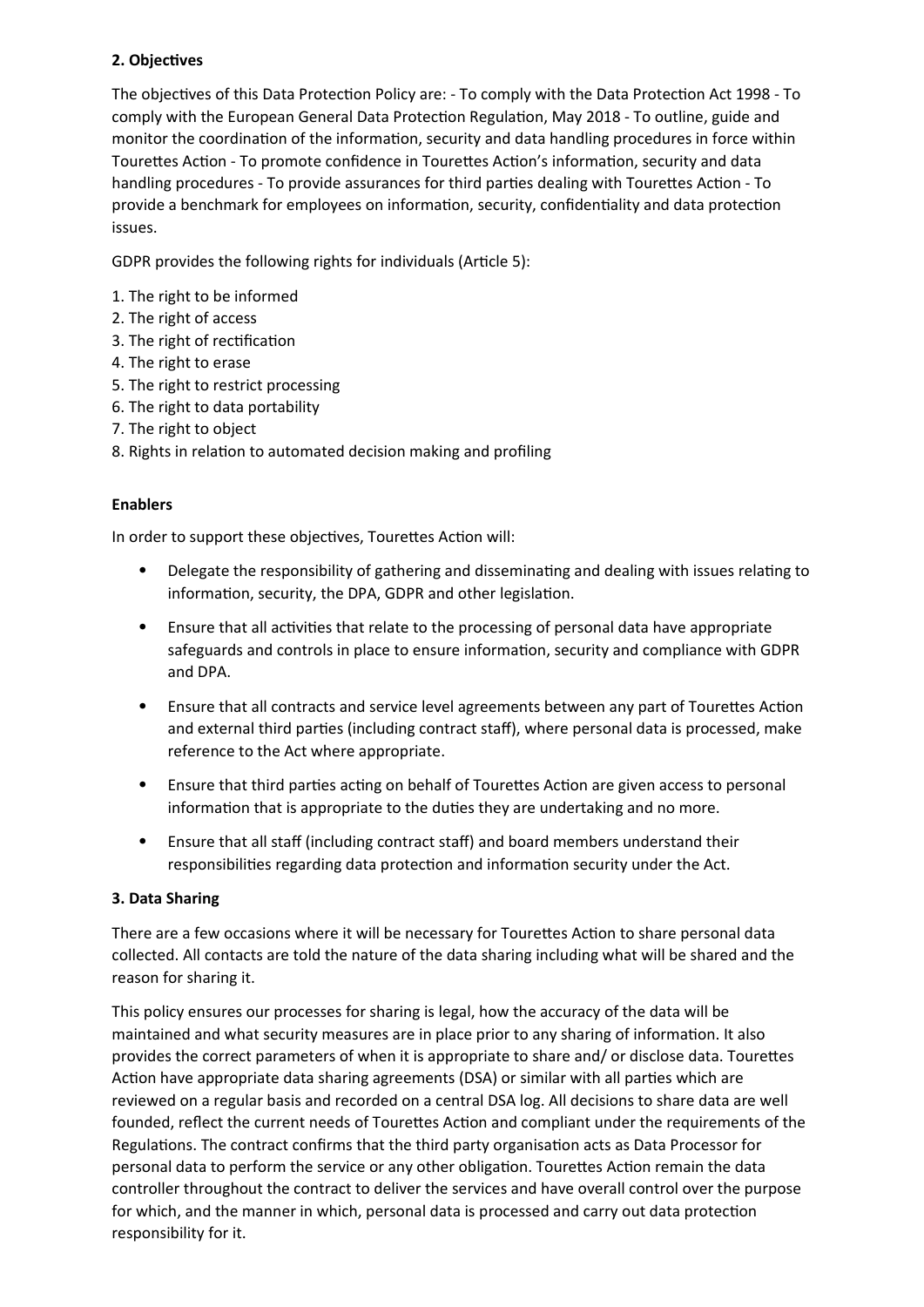We use live chat software on our website, this is provided by Click4Assistance, a  $3^{rd}$  party UK based Software Company. Information regarding how the data is processed and stored can be viewed here <https://www.click4assistance.co.uk/click4assistance-web-chat-software-cookie-policy>."

#### **Exemptions**

In some circumstances, it may be appropriate to disclose information held by Tourettes Action to specific third parties for example to prevent a criminal offence from being committed, or to prevent the continuation of a criminal offence.

# **4. Data Retention**

Personal data must only be kept for the length of time necessary to perform the process for which it was collected. This applies to both electronic and non-electronic data

Under GDPR a new requirement is the right to be forgotten. Individuals can request deletion of certain types of information about them deleted where one of a number of circumstances apply:

- Where the personal data is no longer necessary in relation to the purpose for which it was originally collected/processed.
- When the individual withdraws consent.
- When the individual objects to the processing and there is no overriding legitimate interest for continuing the processing.
- The personal data was unlawfully processed (i.e. otherwise in breach of the GDPR).
- The personal data must be erased in order to comply with a legal obligation.

#### **Disposal**

Where personal and confidential information is no longer required, it will be destroyed.

#### **Privacy notice**

A privacy notice is published on Tourettes Action's website outlining how we use information collected and a contact right to request access to personal information.

# **5. Individuals' rights of access to data (Subject Access Requests (SARs))**

Individuals have a right of access to personal information held by Tourettes Action if they are the "data subject" of that information. Requests must be made in writing, signed by the data subject and addressed to the Data Protection Officer. The person requesting the data must complete the Access Request Form providing details of the information required as well as their current address and some form of identification. There is no charge for responding to the request (other than a reasonable administrative fee for providing additional copies of information, unless the request can be said to be "manifestly unfounded or excessive", for example where repetitive requests are made. In those rare cases a data controller may choose to refuse the request entirely or comply subject to reasonable administrative fee being paid. Timescales for responding to a SAR should be without undue delay or within one month.

Where a SAR is made electronically, the information should also be provided electronically unless the individual requests otherwise. Where possible, Tourettes Action should consider providing individuals with direct and remote access to their data through a secure system. As well as providing copies of the relevant data, Tourettes Action must provide further explanatory information about the way in which the information is used, who it will be shared with, how long it will be kept, and information on the rights to rectification, erasure, and to complain to the ICO.

Someone may ask a third party to obtain the information on their behalf, but they must provide written consent in order to do this.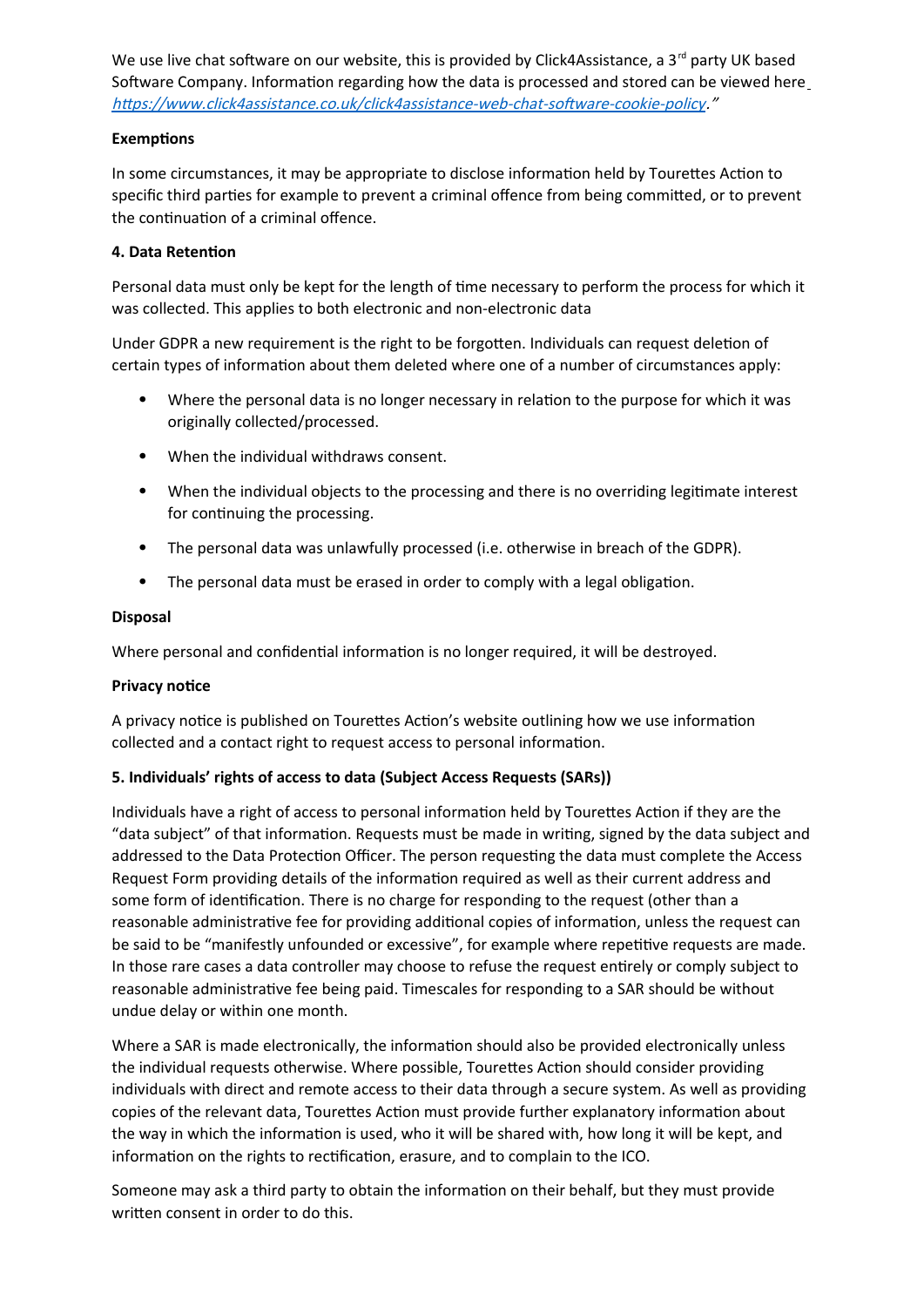If a SAR is received directly or indirectly the responsibility for responding will be assigned to the Data Protection Officer. The Data Protection Officer will ensure the SARs are processed efficiently and in accordance with GDPR; and ensure the documented process has been approved by senior management and made readily available to personnel.

# **6. Breaches**

Tourettes Action has appropriate procedures to ensure personal data breaches are detected, reported, and investigated effectively. Tourettes Action has mechanisms in place to assess and then report relevant breaches to the ICO where the individual is likely to suffer some form of damage e.g. through identity theft or confidentiality breach. There are also appropriate mechanisms in place to notify affected individuals where the breach is likely to result in a high risk to their rights and freedoms.

Any wilful disregard or intentional breach of the Data Protection Policy by employees shall be regarded as a disciplinary offence and handled within Tourettes Action Disciplinary Procedures. Any wilful disregard or intentional breach of the Data Protection Policy by data processors (and identified data controllers in their own right) acting on Tourettes Action's behalf under contract shall be regarded as a breach of contract and treated as such.

# **7. Policy promotion and training**

The Policy will be made available within Tourettes Action as part of the induction process to all new and temporary employees, board members.

The Policy will be promoted to current employees by requiring acknowledgement and acceptance of its aims and objectives. There will be a continuing series of awareness raising initiatives relating to security and privacy issues by the Data Protection Champions nominated around Tourettes Action in order to ensure that all staff understand their responsibilities under GDPR.

All employees will be provided with education and training where appropriate and will be expected to comply with data protection legislation and adhere to the policies and procedures used to meet the objectives of Tourettes Action's Data Protection Policy.

# **8. Monitoring and feedback**

This policy will be monitored by the Office Manager. It will be reviewed periodically as set out above capturing best practice, customer feedback and any legislative changes.

The Office Manager is responsible for all data compliance and monitors Tourettes Action's approach to Data Protection.

# **9. Internal Personal Data**

Tourettes Action maintains appropriate technical and organisational processes and procedures to safeguard against any unauthorised or unlawful processing of personal data. Data audits are carried out annually to monitor the information we hold on employees, including former employees. For the purposes of HMRC compliance, financial information is held for 3 years and then destroyed. All HR files relating to former employees are kept up to a year after leaving the employment of Tourettes Action.